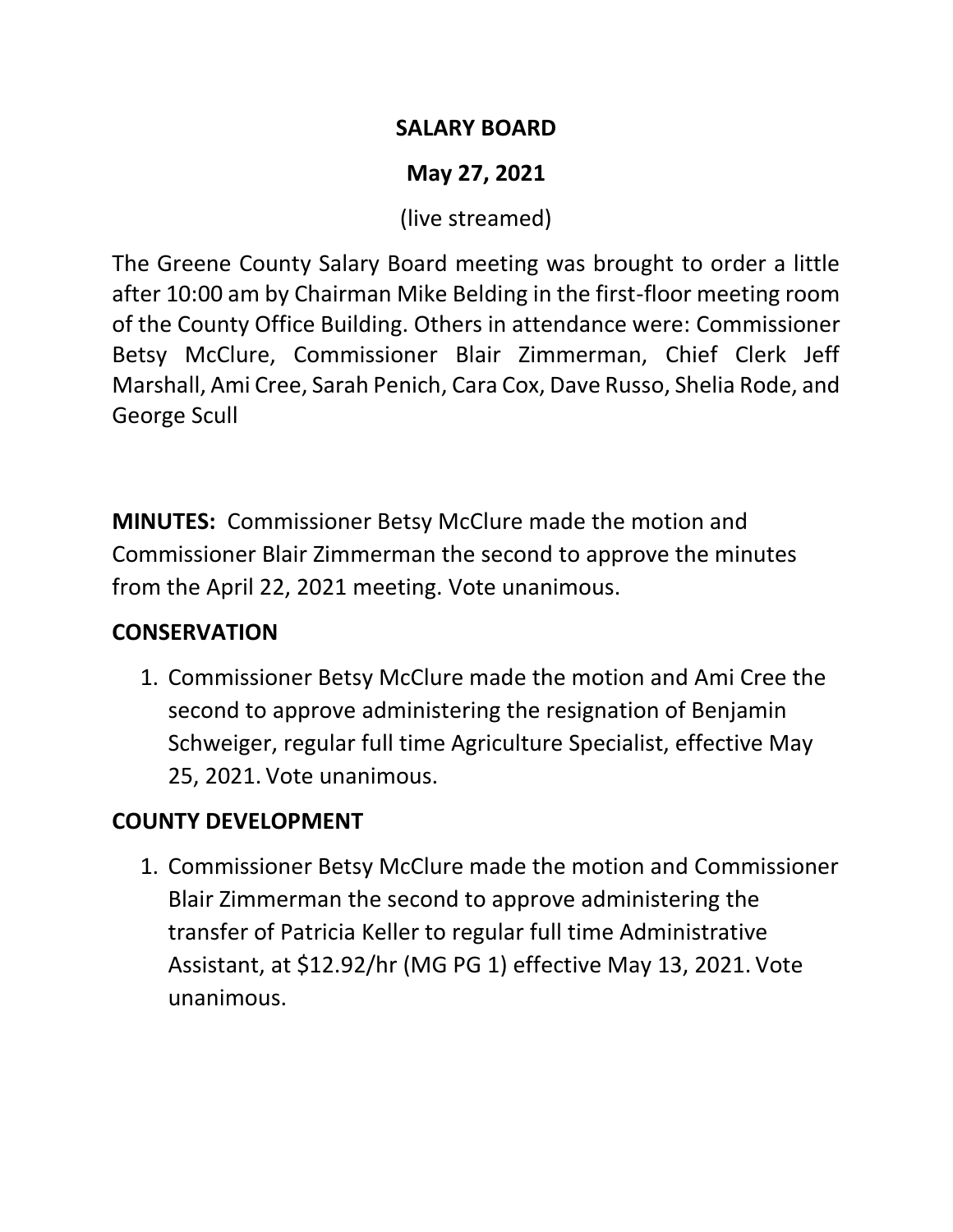### **COURT**

- 1. Commissioner Betsy McClure made the motion and Ami Cree the second to approve administering the elimination of the position of Court Assistant for Program Development, effective May 11, 2021. Vote unanimous.
- 2. Commissioner Betsy McClure made the motion and Commissioner Blair Zimmerman the second to approve removing from payroll Christine Gardner, Court Assistant for Program Development, effective May 11, 2021. Vote unanimous.

### **CYS**

- 1. Commissioner Betsy McClure made the motion and Ami Cree the second to approve administering the resignation of Eugene Chiarelli, regular full time Caseworker 1, effective April 16, 2021.
- 2. Commissioner Betsy McClure made the motion and Commissioner Blair Zimmerman the second to approve administering the hiring of Patsy Roberts and Tracy Stanley as regular full time Caseworker 1, at \$18.80/hr (UMWA HS/CYS) effective May 3, 2021.
- 3. Commissioner Betsy McClure made the motion and Ami the second to approve administering the promotion of Kelli Karlowicz to regular full time Fiscal Technician 1, at \$14.52/hr (SEIU PG 10) effective May 31, 2021. Vote unanimous.

#### **DISTRICT ATTORNEY**

1. Commissioner Betsy McClure made the motion and Dave Russo the second to approve administering the resignation of Justin Adams, regular full time County Detective II, effective May 10, 2021. Vote unanimous.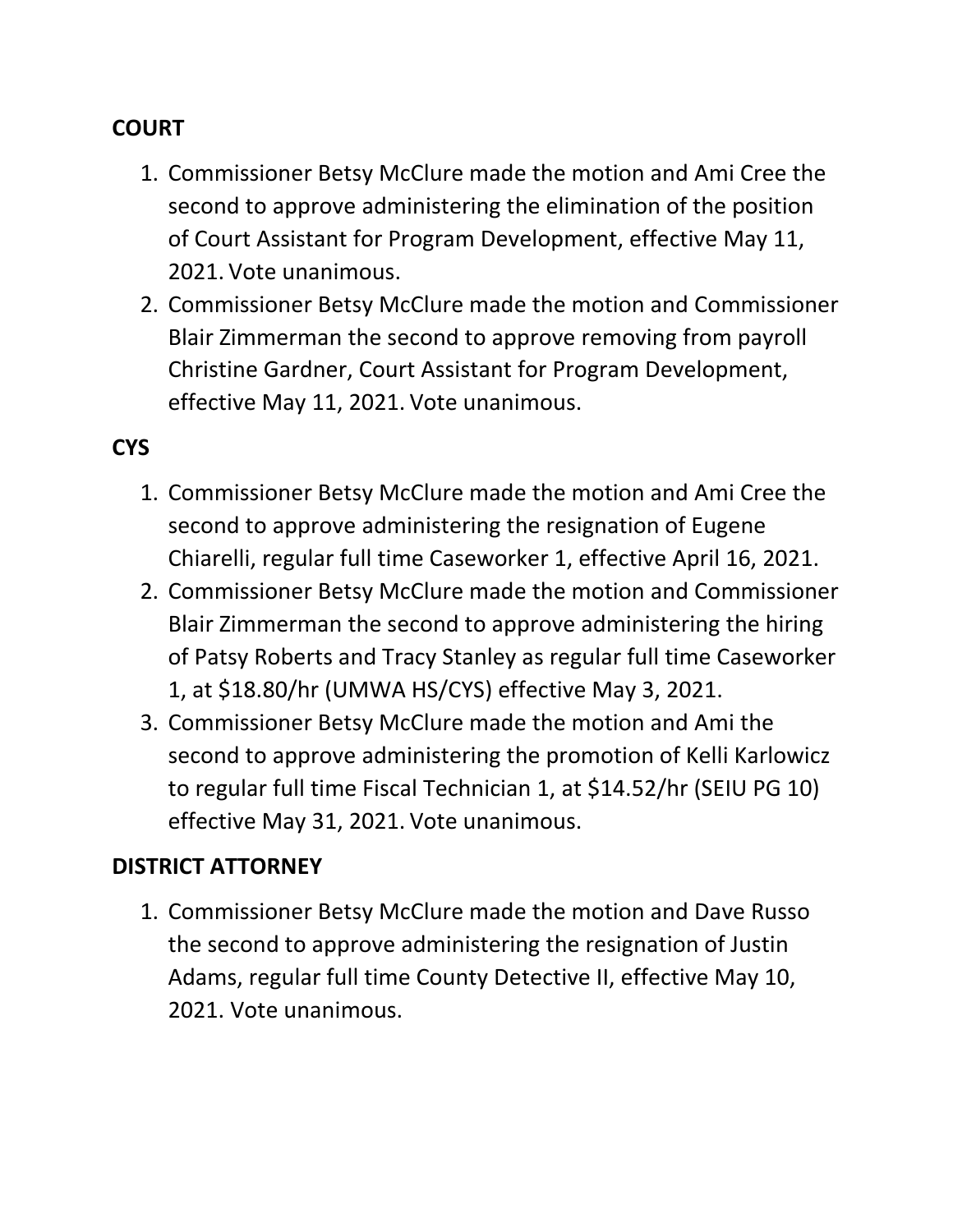#### **HUMAN SERVICES**

- 1. Commissioner Betsy McClure made the motion and Ami Cree the second to approve administering the resignation of Zabryna Karnes, regular full time Homeless Outreach, effective May 20, 2021. Vote unanimous.
- 2. Commissioner Betsy McClure made the motion and Commissioner Blair Zimmerman the second to approve administering the hiring of Kimberly Katarski, regular full time SAFE Specialist, at \$18.71/hr (MG PG 6) effective June 21, 2021. Vote unanimous.

#### **JAIL**

- 1. Commissioner Betsy McClure made the motion and Ami Cree the second to approve administering the hiring of Armani Wallace as regular full time Corrections Officer I, at \$15.77/hr, effective May 18, 2021. Vote unanimous.
- 2. Commissioner Betsy McClure made the motion and Commissioner Blair Zimmerman the second to approve administering the hiring of Levi Fox as casual Corrections Officer, at \$12.77/hr, effective May 18, 2021. Vote unanimous.
- 3. Commissioner Betsy McClure made the motion and Ami Cree the second to approve administering the resignation of Bradley Nicholls, regular full time Corrections Officer I, effective May 28, 2021. Vote unanimous.
- 4. Commissioner Betsy McClure made the motion and Commissioner Blair Zimmerman the second to approve administering the resignation of Jeanette Kelly, regular full time LPN, effective June 4, 2021. Vote unanimous.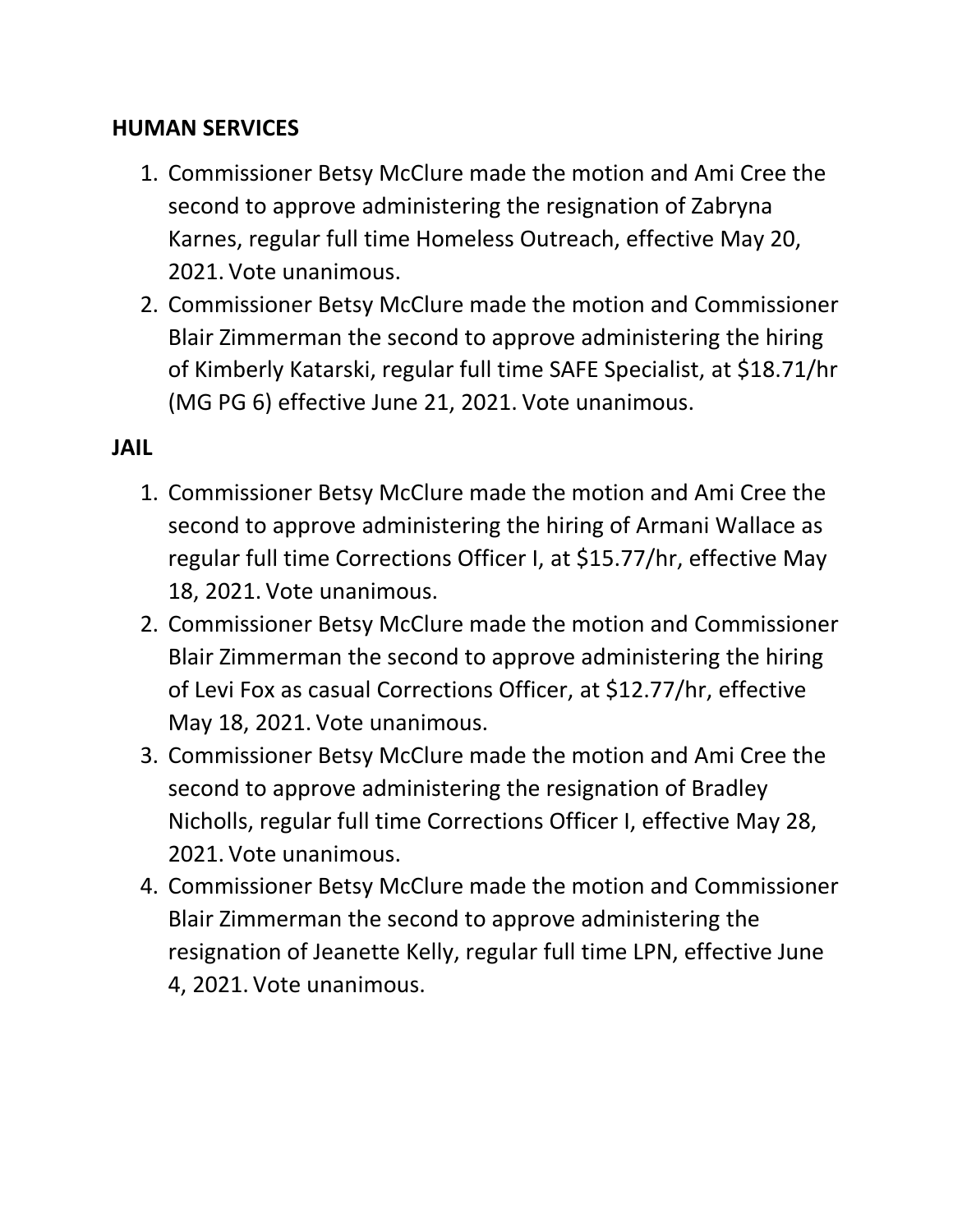#### **MAINTENANCE**

1. Commissioner Betsy McClure made the motion and Ami Cree the second to approve administering the transfer of Nicole Vandevender to regular full time Custodial Worker 1, at \$11.92/hr (SEIU PG 2) effective June 4, 2021. Vote unanimous.

### **SHERIFF**

1. Commissioner Betsy McClure made the motion and Commissioner Blair Zimmerman the second to approve administering the hiring of Kevin Tweed as regular full time Security Officer 1, at \$12.77/hr (SEIU PG 5) effective May 3, 2021. Vote unanimous.

### **SEASONAL**

- 1. Commissioner Betsy McClure made the motion and Ami Cree the second to approve administering the hiring of Codi Yoders as seasonal Aquatics Manager, Parks & Recreation at \$13.00/hr effective April 18, 2021. Vote unanimous.
- 2. Commissioner Betsy McClure made the motion and Commissioner Blair Zimmerman the second to approve administering the hiring of Alix Morris as seasonal Skate Guard, Parks & Recreation at \$9.00/hr effective April 16, 2021. Vote unanimous.
- 3. Commissioner Betsy McClure made the motion and Ami Cree the second to approve administering the hiring of the below seasonal interns at \$10.00/hr: Vote unanimous.
	- o Morgan Simkovic, Parks & Recreation effective May 11, 2021
	- o Gabby Stewart, Human Services effective May 24, 2021
	- o Ryan Swart, Conservation effective May 17, 2021 (grant funded internship)
- 4. Commissioner Betsy McClure made the motion and Commissioner Blair Zimmerman the second to approve administering the hiring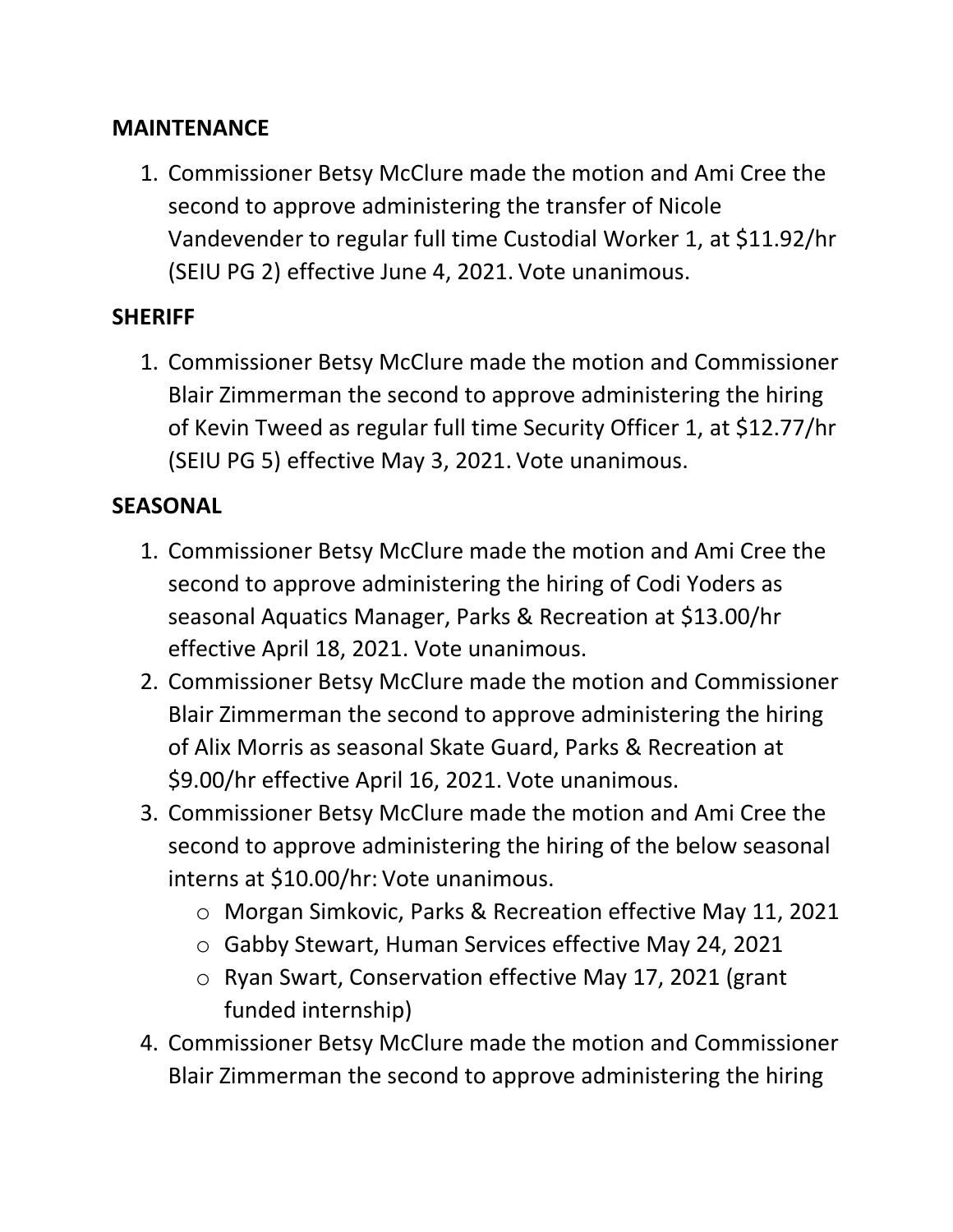of Dave Thomas and Jacob Tedrow as seasonal Laborers, Parks & Recreation at \$8.25/hr effective May 17, 2021. Vote unanimous.

- 5. Commissioner Betsy McClure made the motion and Ami Cree the second to approve administering the transfer of Kiley Morris to seasonal Concession Worker, Parks & Recreation at \$8.25/hr effective June 5, 2021. Vote unanimous.
- 6. Commissioner Betsy McClure made the motion and Commissioner Blair Zimmerman the second to approve administering the hiring of the attached seasonal employees for the Parks & Recreation Department: Vote unanimous.

## **PUBLIC COMMENT**

### **ADJOURNMENT**

Commissioner Betsy McClure made the motion and Ami Cree the second to adjourn.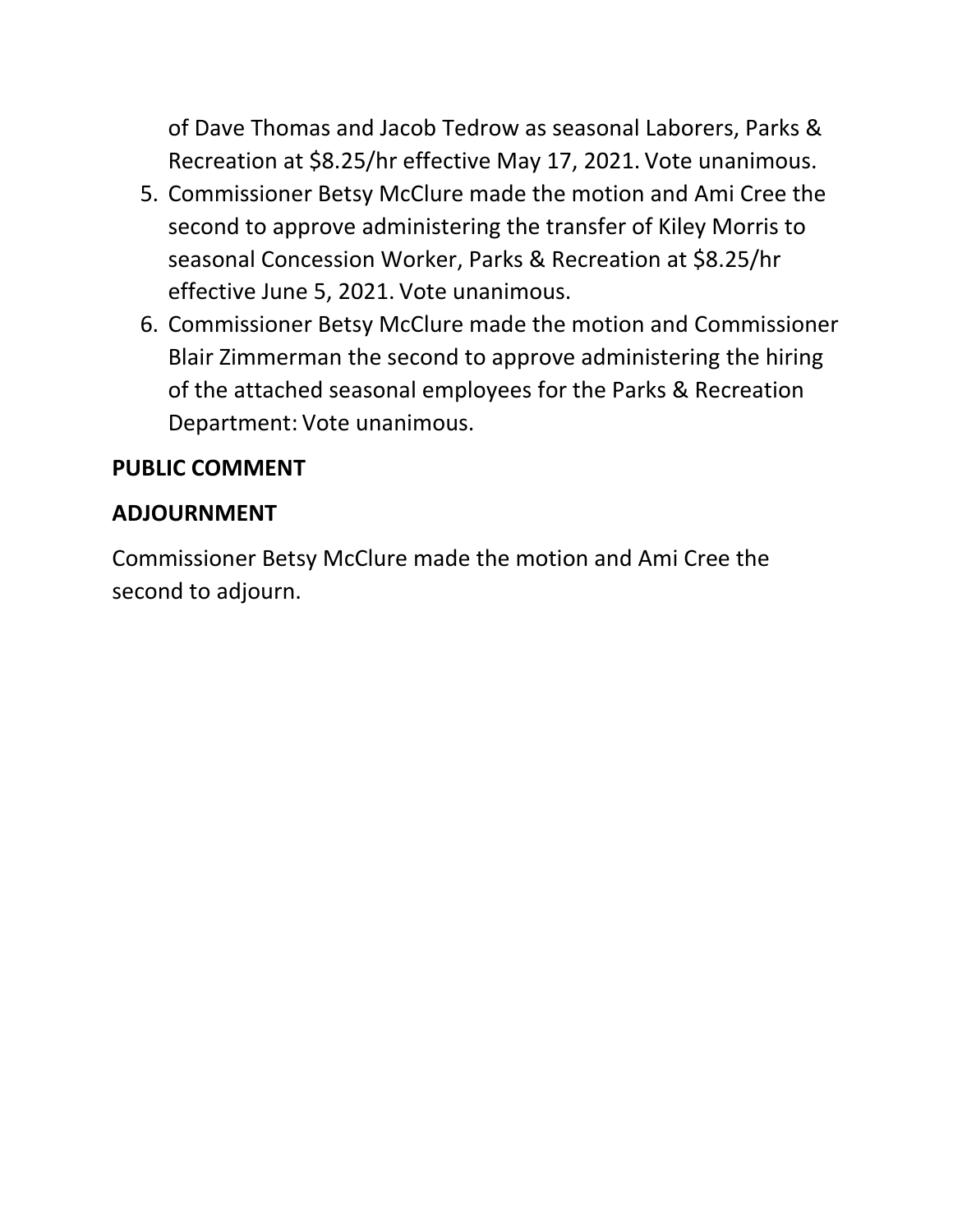|                             |                        | Pay         | <b>Effective</b> |
|-----------------------------|------------------------|-------------|------------------|
| <b>Name</b>                 | Position               | <u>Rate</u> | <b>Date</b>      |
| <b>Tiffany Wolfe</b>        | Concessions            | \$8.25      | 5/20/2021        |
| Rebecca                     | Concessions            |             |                  |
| <b>McCartney</b>            | <b>Guest Relations</b> | \$8.25      | 5/20/2021        |
| Caley Nopwasky              |                        | \$8.25      | 5/20/2021        |
| Ehralyn Eisiminger<br>Aleah | <b>Guest Relations</b> | \$8.25      | 5/20/2021        |
| Fenstermacher               | <b>Guest Relations</b> | \$8.25      | 5/24/2021        |
| Abigail Virgin              | <b>Head Guard</b>      | \$11.00     | 5/24/2021        |
| Eric Huston                 | Jacktown Laborer       | \$8.25      | 6/11/2021        |
| Casey Miller                | Jacktown Laborer       | \$8.25      | 6/11/2021        |
| Wesley Whipkey              | Jacktown Laborer       | \$8.25      | 6/11/2021        |
| Corey Wise                  | Jacktown Laborer       | \$8.25      | 6/11/2021        |
| <b>Elizabeth Brudnock</b>   | Lifeguard Level 2      | \$10.00     | 5/24/2021        |
| Kaden Bennington            | Lifeguard Level 2      | \$10.00     | 5/20/2021        |
| Mia Church                  | Lifeguard Level 2      | \$10.00     | 5/20/2021        |
| Sydney Jones                | Lifeguard Level 2      | \$10.00     | 5/20/2021        |
| <b>Taylor Lohr</b>          | Lifeguard Level 2      | \$10.00     | 5/20/2021        |
| Emma Mankey                 | Lifeguard Level 2      | \$10.00     | 5/20/2021        |
| <b>Bailey Pauley</b>        | Lifeguard Level 2      | \$10.00     | 5/20/2021        |
| Stephanie Pratt             | Lifeguard Level 2      | \$10.00     | 5/20/2021        |
| Jonathan Riley              | Lifeguard Level 2      | \$10.00     | 5/20/2021        |
| Nina Sarra                  | Lifeguard Level 2      | \$10.00     | 5/20/2021        |
| Lauren Strelick             | Lifeguard Level 2      | \$10.00     | 5/20/2021        |
| Jersey Wise                 | Lifeguard Level 2      | \$10.00     | 5/20/2021        |
| Jefferson Zarella           | Lifeguard Level 2      | \$10.00     | 5/20/2021        |
| <b>Emily Mundell</b>        | Lifeguard Level 2      | \$10.00     | 5/20/2021        |
| Colton Anderson             | Lifeguard Level 1      | \$9.00      | 5/20/2021        |
| Mikayla Andrews             | Lifeguard Level 1      | \$9.00      | 5/20/2021        |
| Joshua Bennett              | Lifeguard Level 1      | \$9.00      | 5/20/2021        |
| Reagan Carlson              | Lifeguard Level 1      | \$9.00      | 5/20/2021        |
| Jordan Dean                 | Lifeguard Level 1      | \$9.00      | 5/20/2021        |
| Alyssa Ernest               | Lifeguard Level 1      | \$9.00      | 5/20/2021        |
| Kelsey Fox                  | Lifeguard Level 1      | \$9.00      | 5/20/2021        |
| Gertie Hickman              | Lifeguard Level 1      | \$9.00      | 5/20/2021        |
| Nate Jones                  | Lifeguard Level 1      | \$9.00      | 5/20/2021        |
| <b>Emily Mahle</b>          | Lifeguard Level 1      | \$9.00      | 5/20/2021        |
| Ella Menear                 | Lifeguard Level 1      | \$9.00      | 5/20/2021        |
| Savannah Milliken           | Lifeguard Level 1      | \$9.00      | 5/20/2021        |
| Kyle Pestser                | Lifeguard Level 1      | \$9.00      | 5/20/2021        |
| Ryleigh Renner              | Lifeguard Level 1      | \$9.00      | 5/20/2021        |
| Katelyn Robinson            | Lifeguard Level 1      | \$9.00      | 5/20/2021        |
| Loren Schroyer              | Lifeguard Level 1      | \$9.00      | 5/20/2021        |
| Ava Simmon                  | Lifeguard Level 1      | \$9.00      | 5/20/2021        |
| Sarah Stephenson            | Lifeguard Level 1      | \$9.00      | 5/20/2021        |
| Maximus Virgili             | Lifeguard Level 1      | \$9.00      | 5/20/2021        |
| <b>Brookelyn Walker</b>     | Lifeguard Level 1      | \$9.00      | 5/20/2021        |